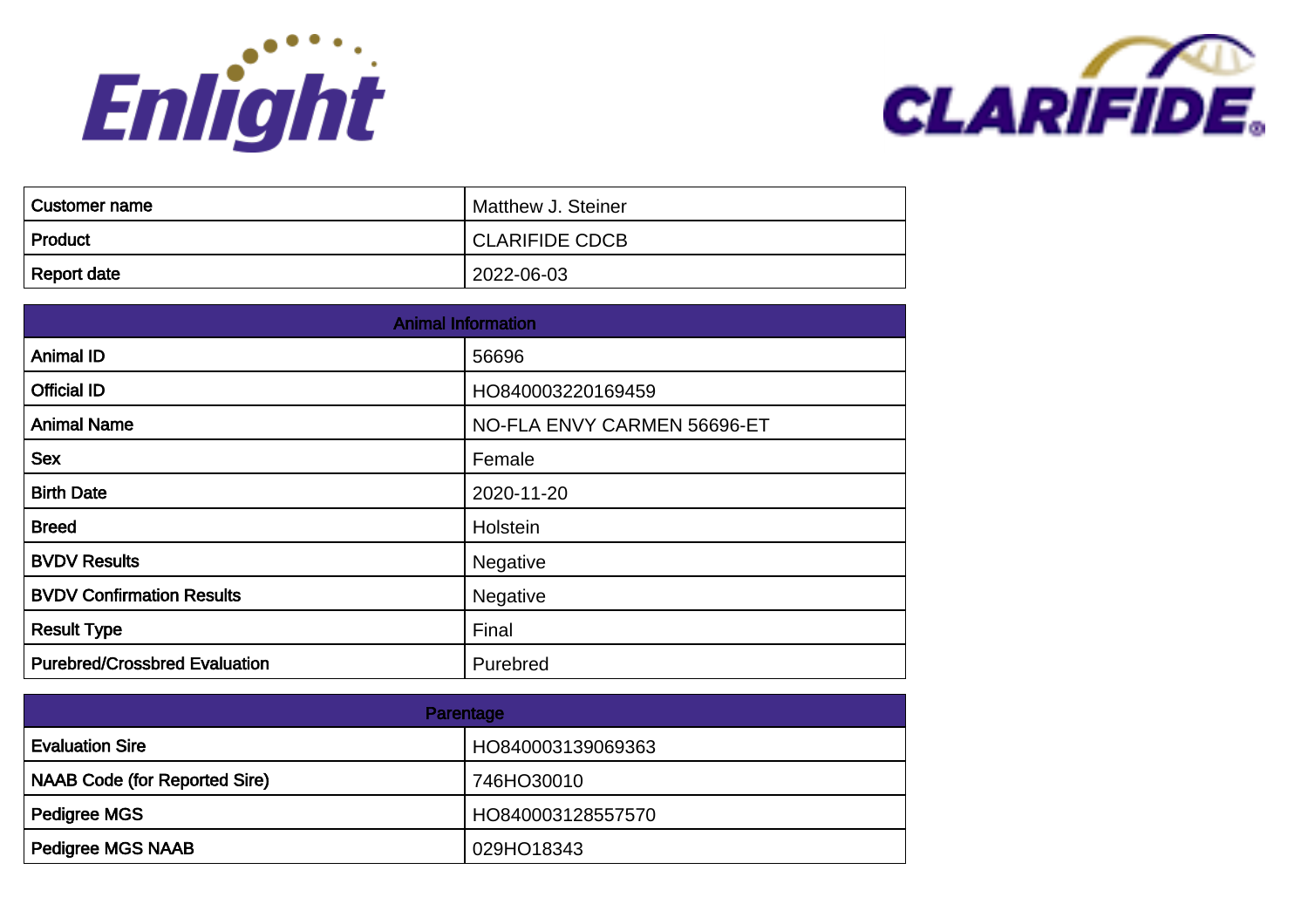| <b>Traits</b> |       |
|---------------|-------|
| DWP\$         | 1,326 |
| <b>TPI</b>    | 2,870 |
| NM\$          | 1,088 |
| CM\$          | 1,100 |
| FM\$          | 1,011 |
| GM\$          | 1,061 |
| <b>MILK</b>   | 1,525 |
| <b>FAT</b>    | 102   |
| <b>PROT</b>   | 61    |
| FAT%          | 0.15  |
| PROT%         | 0.05  |
| <b>FS</b>     | 276   |
| <b>RFI</b>    | $-11$ |
| <b>FE</b>     | 295   |
| <b>SCS</b>    | 2.83  |
| <b>DPR</b>    | 0.7   |
| HCR           | $1.2$ |
| <b>CCR</b>    | 1.3   |
| F1            | $1.2$ |
| PL            | 5.8   |
| <b>LIV</b>    | 3.7   |
| Z_MAST        | 102   |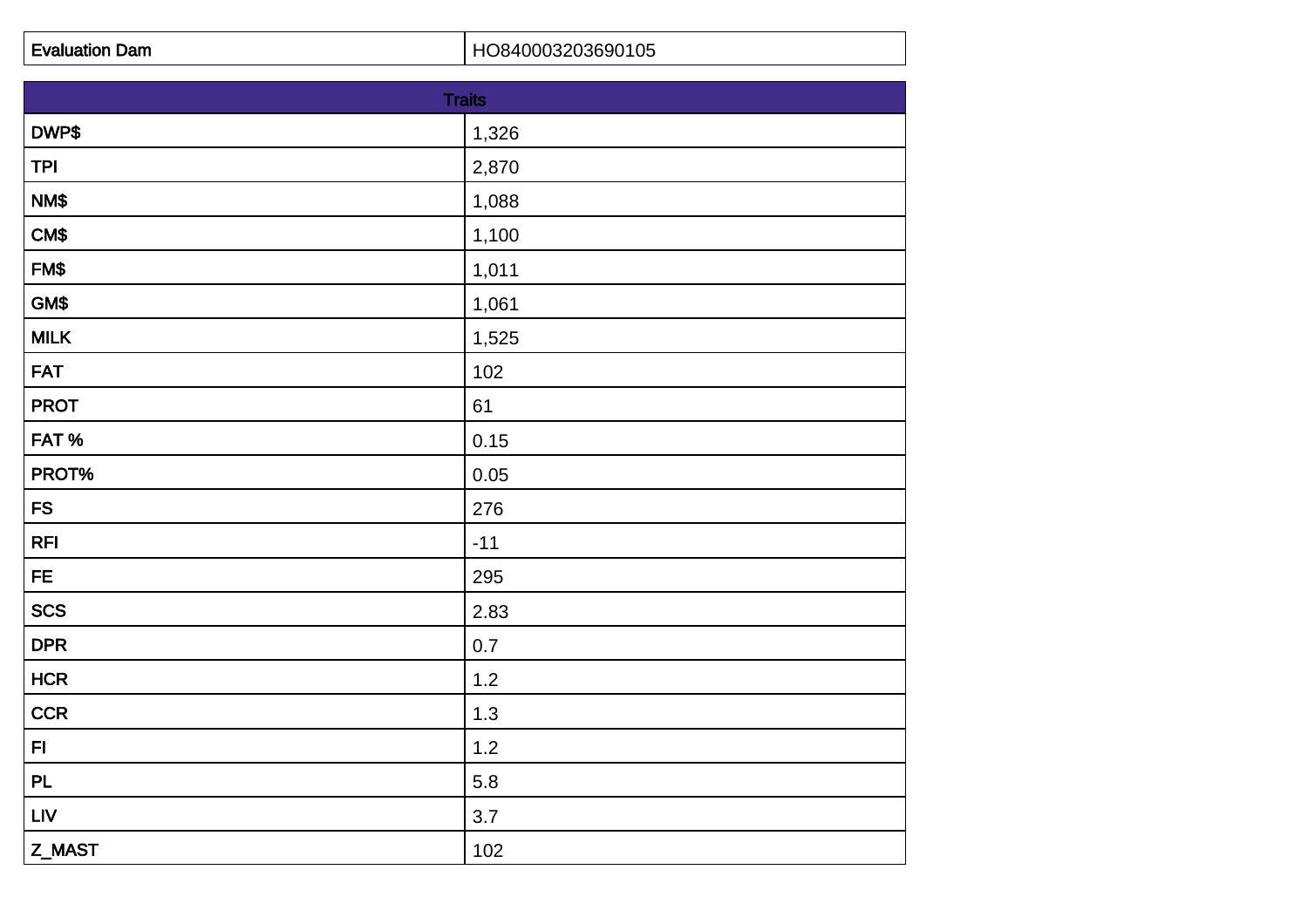| Z_METR               | 111     |
|----------------------|---------|
| Z_KETO               | 108     |
| Z_LAME               | 107     |
| Z_RETP               | 104     |
| $Z$ <sub></sub> $DA$ | 107     |
| Z_MFV                | 96      |
| Z_ABRT               | 99      |
| Z_TWIN               | 101     |
| Z_RESP               | 105     |
| Z_CYST               | 100     |
| WT\$                 | 239     |
| Z_Calf_LIV           | 92      |
| Z_Calf_Scours        | 98      |
| Z_Calf_Resp          | 98      |
| CW\$                 | $-43$   |
| CDCB_MAST            | 1.7     |
| CDCB_MET             | 2.0     |
| CDCB_RP              | 0.2     |
| CDCB_KET             | 2.0     |
| CDCB_DA              | 0.8     |
| CDCB_HC              | $0.0\,$ |
| CDCB_HLV             | 0.5     |
| <b>SCE</b>           | 1.4     |
| DCE                  | 2.1     |
| <b>SSB</b>           | 5.6     |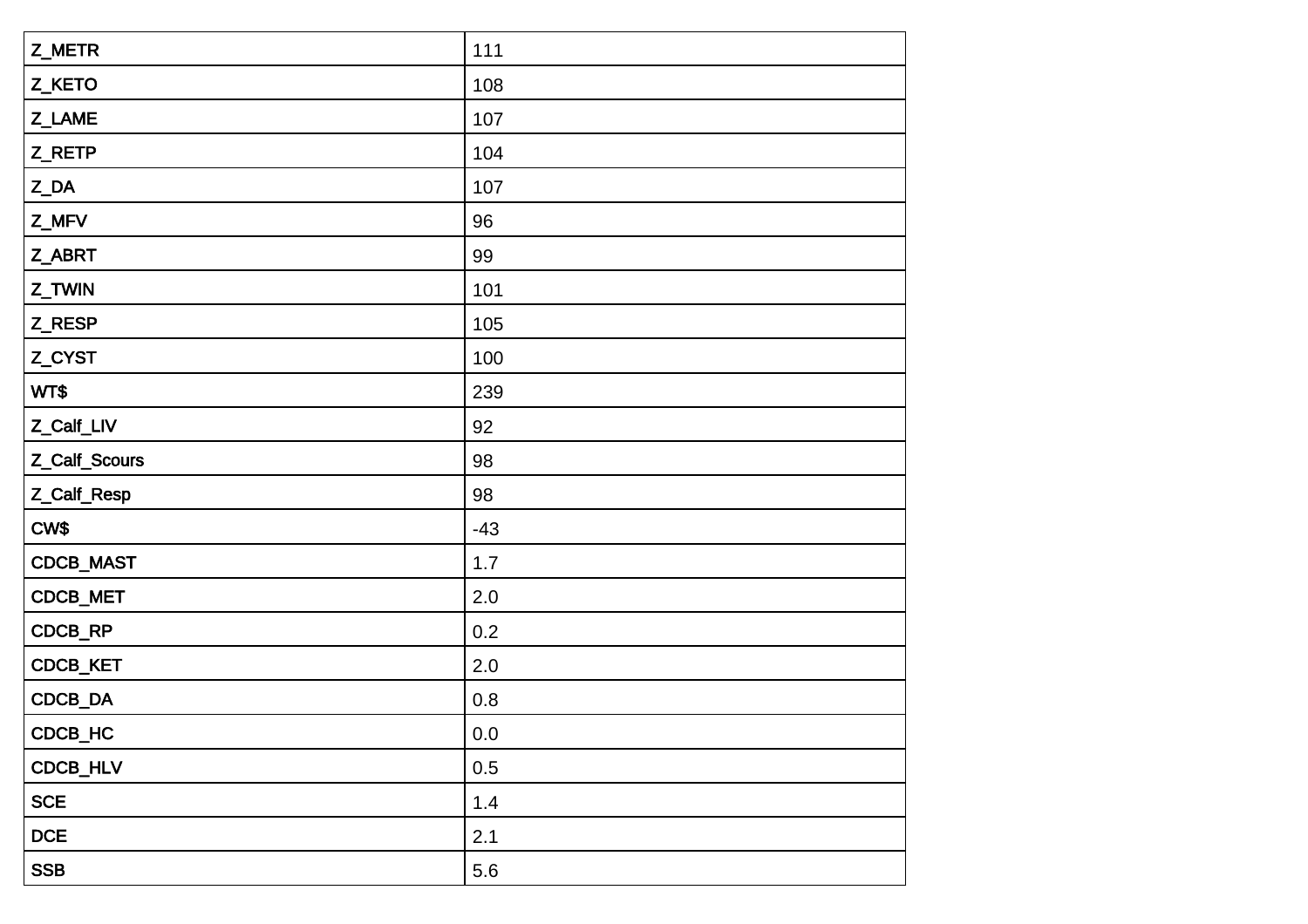| <b>DSB</b>                   | $6.0\,$ |
|------------------------------|---------|
| CA\$                         | 9.8     |
| GL                           | $-1.1$  |
| <b>EFC</b>                   | 4.9     |
| <b>TYPE FS</b>               | $-0.40$ |
| <b>UDC</b>                   | $-0.19$ |
| <b>BDC</b>                   | $-1.74$ |
| <b>FLC</b>                   | $-0.85$ |
| <b>ST</b>                    | $-1.55$ |
| $\operatorname{\mathsf{SG}}$ | $-0.98$ |
| <b>BD</b>                    | $-0.76$ |
| DF                           | 1.01    |
| RA                           | $-0.54$ |
| ${\sf RW}$                   | $-0.86$ |
| <b>LS</b>                    | 0.80    |
| LR                           | $-1.19$ |
| <b>FA</b>                    | $-1.54$ |
| <b>FLS</b>                   | $-1.03$ |
| <b>FU</b>                    | $-0.95$ |
| UH                           | $-0.10$ |
| <b>UW</b>                    | 0.83    |
| <b>UC</b>                    | $-0.50$ |
| UD                           | $-1.88$ |
| <b>FT</b>                    | $-0.05$ |
| RT                           | $-0.62$ |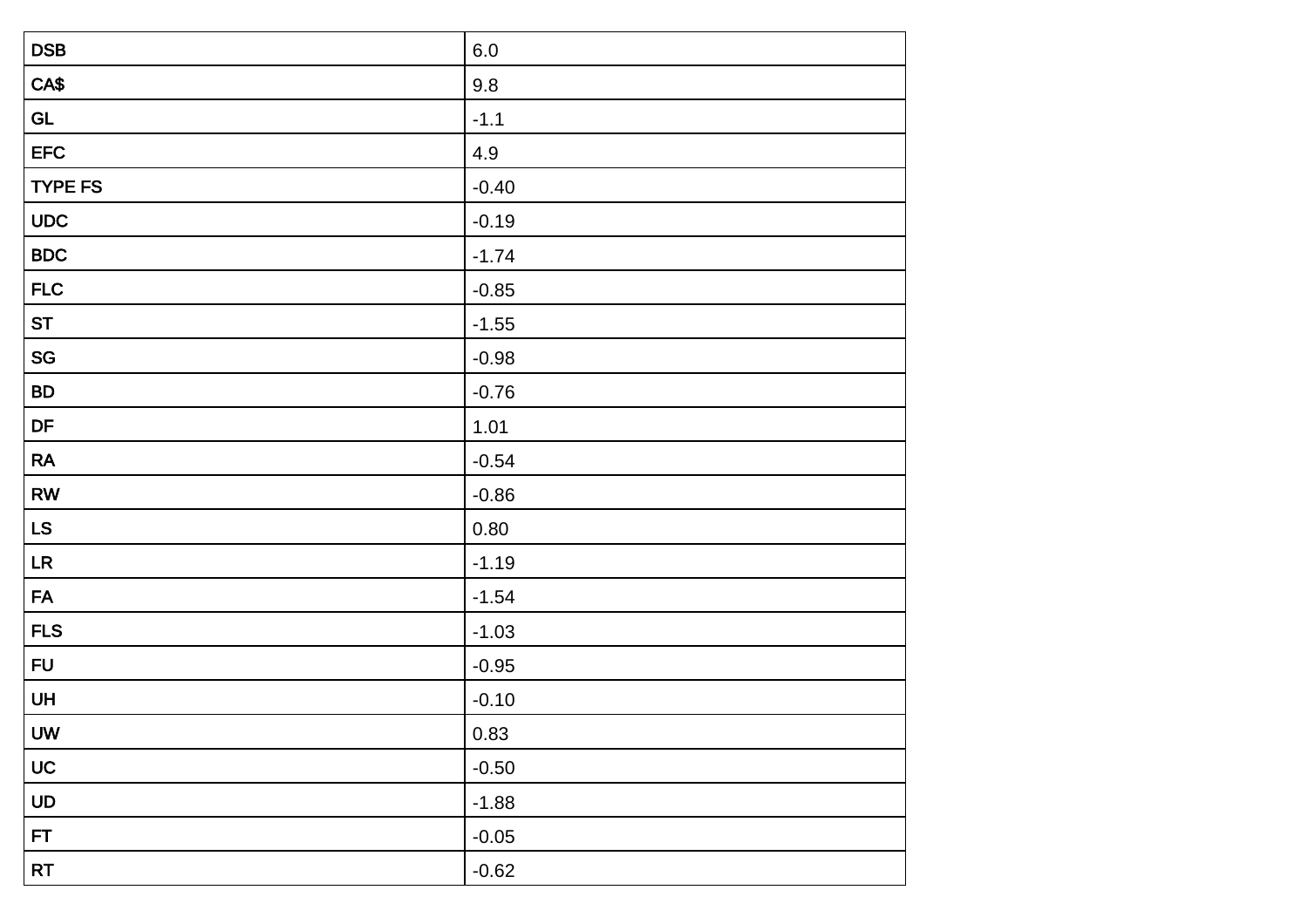| <b>TL</b>        | 0.12 |
|------------------|------|
| <b>IND INBRD</b> | 8.8  |
| <b>FUT INBRD</b> | 10.7 |

| <b>NM\$ Reliability</b> | $\overline{\phantom{a}}$ |
|-------------------------|--------------------------|

| <b>Genetic Conditions</b> |                    |
|---------------------------|--------------------|
| HH1                       | $F^{**}$           |
| HH <sub>2</sub>           | $F^{**}$           |
| HH <sub>3</sub>           | $F^{**}$           |
| HH4                       | $F^{**}$           |
| HH <sub>5</sub>           | $F^{**}$           |
| HH <sub>6</sub>           | $F^{**}$           |
| <b>BLAD</b>               | $\mathsf{F}^\star$ |
| Chondrodysplasia          | <b>NR</b>          |
| Citrullinemia             | $\mathsf{F}^\star$ |
| <b>Factor XI</b>          | <b>NR</b>          |
| <b>CVM</b>                | $F^{\ast\ast}$     |
| <b>Brachyspina</b>        | $F^{\ast\ast}$     |
| Mulefoot                  | $F^{**}$           |
| <b>HCD</b>                | $0^*$              |
| <b>DUMPS</b>              | $F^*$              |
| Horn/Polled               | TP*                |
| <b>Recessive Red</b>      | EDED*              |
| <b>Dominant Red</b>       | DR <sub>0</sub> *  |